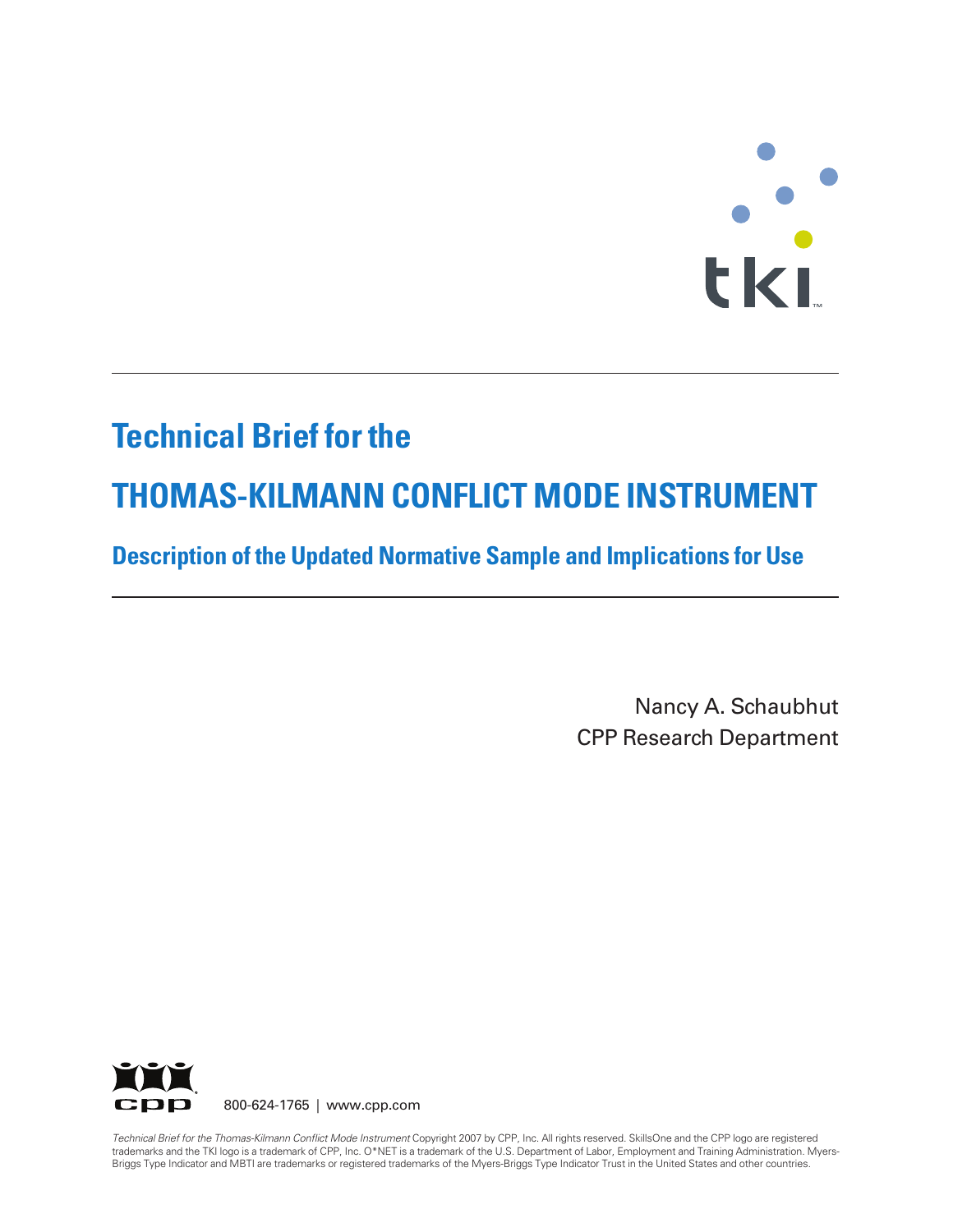## **INTRODUCTION**

The *Thomas-Kilmann Conflict Mode Instrument* (TKI) has been used successfully for more than 30 years to help individuals in a variety of settings understand how different conflict styles affect personal and group dynamics. The TKI measures five "conflict-handling modes," or ways of dealing with conflict: competing, collaborating, compromising, avoiding, and accommodating. These five modes can be described along two dimensions, assertiveness and cooperativeness. Assertiveness refers to the extent to which one tries to satisfy his or her own concerns, and cooperativeness refers to the extent to which one tries to satisfy the concerns of another person (Thomas & Kilmann, 1974, 2007). Competing is assertive and not cooperative, and accommodating is cooperative and not assertive. Avoiding is neither assertive nor cooperative, while collaborating is both assertive and cooperative. Compromising falls in the middle on both dimensions. (To view a diagram of the dimensions and the conflict-handling modes, see Figure 1, on page 8.)

Individuals respond to the 30 items on the TKI tool, the items are scored, and respondents see which of the five conflict-handling modes they tend to use relatively often and which modes they use less frequently. Their percentile scores compare how frequently they use a mode with how frequently members of the norm group use the mode. Scores are grouped in three categories: high (scores that fit in the top 25% of the norm group's scores on a conflict-handling mode), medium (scores that fit in the middle 50%), and low (scores that fit in the bottom 25%).

CPP, Inc., publisher of the TKI assessment, recently updated the norm sample and the percentile ranks used to describe the conflict modes as measured by the TKI. The goal of this effort was to broaden the representativeness of the norm group and ensure that changes in occupational and respondent diversity were reflected in the TKI's norm sample. This technical brief describes the renorming process and analyzes the results of the renorming. It also briefly explains minor changes in how TKI results are reported to clients.

## **TKI RENORMING**

Updated norms for the TKI assessment were desired for several reasons. First, the TKI norm sample had not been updated since the instrument was first developed. The original norm group was modest in size, with fewer than 400 participants (Kilmann & Thomas, 1977). Also, the original group did not reflect the diversity of the current U.S. workforce, which has undergone substantial change over the past several decades. In addition, workplaces have shifted from a more centralized organizational structure to one that is more decentralized and team based. The use of teams in the United States has vastly increased over the past two decades. Now, almost all U.S. (Huszczo, 1996; Parker, 1996) and international organizations (Marquardt & Horvath, 2001) utilize or emphasize teamwork. The impact of this change on how individuals in organizations deal with conflict is not clearly known.

Goals of the renorming effort included the following:

- Increasing the diversity of the norm sample to better reflect the gender and ethnic composition of the U.S. workforce
- Reflecting conflict preferences at all levels of organizations, from entry-level worker to top executive
- Including individuals with varied levels of educational attainment, from high school graduates to those with advanced degrees
- Collecting a sample large enough to allow generalization to other populations and groups

#### **Method**

Over the 30-year publication history of the TKI, renorming had not been conducted in part because the selfscorable paper-and-pencil format of the assessment made it difficult to retrieve a large group of client results and conduct analyses on those results. In 2002, the TKI assessment became available via the Internet using CPP's online assessment delivery system, the SkillsOne® Web site. With online administration, data are collected as part of CPP's ongoing commercial operations, and over time these operations created a large archive of completed TKI assessments. This archive provided a vast pool of participants from which a large, representative norm sample could be developed. The Web site collected not only client responses to the 30 TKI items, but also demographic data, so that the sample could be balanced and made representative of the U.S. employed population.

#### **Selection of Respondents**

The respondents included in the updated TKI norm sample were chosen from an archival database of nearly 60,000 TKI assessments completed during 2002 through 2005. Various selection criteria were applied to this archive to arrive at the updated norm group, with respondents first being screened based on their answers to key demographic questions. Only full-time employees ages 20 to 70 years—the range representative of most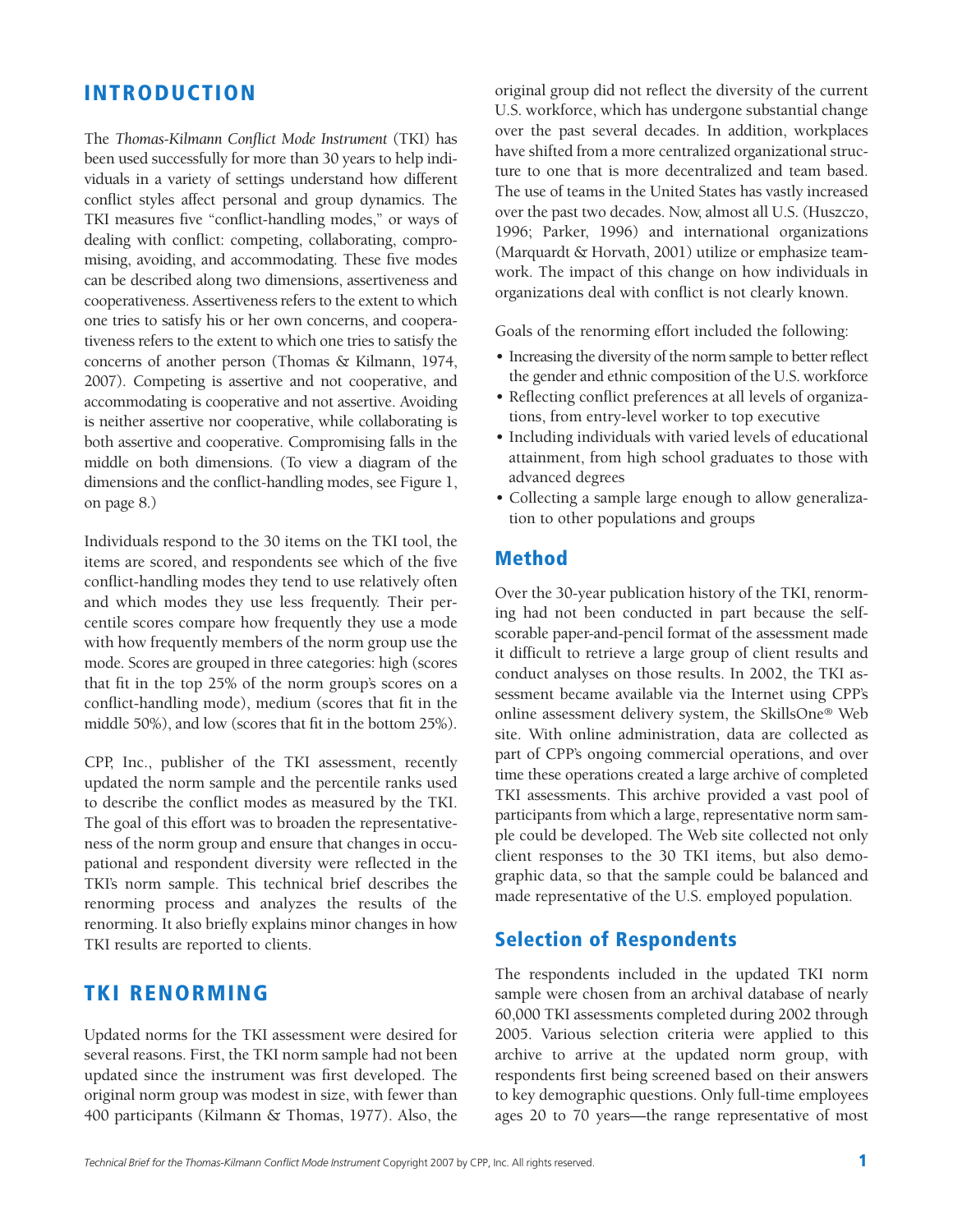working adults in the United States—were selected. More than 33,000 respondents remained in the data set after these initial selection criteria were applied.

Next, the sample was pared further by randomly selecting an equal number of men and women. Some Caucasian respondents were then randomly selected for removal and replaced with other randomly selected non-Caucasian respondents in order to better reflect the diversity of the U.S. workforce. This was also done to adjust the distribution of organizational levels (see description below) to achieve the desired mix that accurately represents the organizational levels of CPP's customer base. The updated norm sample is more inclusive than the previous norm sample in terms of gender, age, ethnicity, and occupations, and better reflects the U.S. workforce in general.

# **Updated Norm Sample Description**

The updated TKI norm sample consists of 8,000 individuals (50% women) who are currently employed fulltime in a variety of fields. Forty-six percent are employed in business and financial operations, and 12% in computer and mathematical occupations. Over 450 specific occupational titles are represented.1 Almost all (96%) are satisfied with their current job. The average number of years employed in their current field is 11.8 (*SD* = 9.4), and average age is 40.4 years (*SD* = 9.7). The organizational levels of respondents are 35% management, 20% nonsupervisory, 20% supervisor, 15% executive, and 5%

each for both top executive and entry level. This distribution of organizational levels was chosen because it roughly approximates that of users of the TKI assessment.

Additionally, when asked why they were taking the TKI assessment, 75% of respondents indicated they were completing the TKI for training purposes, 15% for personal growth, 8% for education, and 2% for career counseling. Among respondents the highest level of education completed is bachelor's degree (40%), followed by master's degree (24%), some college but no degree (14%), associate degree (6%), and professional degree (5%).

The updated norm sample is ethnically diverse and was selected to mirror the racial and ethnic distribution of the U.S. workforce as closely as possible. The percentage of employed persons by ethnicity in 2005 included 10.8% African Americans, 4.4% Asians, and 13.1% Hispanics/Latinos (United States Department of Labor Bureau of Labor Statistics, n.d.). Table 1 shows the distribution of ethnicity in the updated norm sample, which approximates the BLS statistics.

The respondents in the sample also represent all regions of the United States. The ten regions shown in Table 2 were identified by the first digit in each respondent's zip code, a method that has been used by other researchers (Gasser, Larson, & Borgen, 2007). The distribution shows fair representation of each region.

1. These occupational titles are based on the O\*NET™ classification scheme. See the O\*NET Web site, http://online.onetcenter.org/

|                             |       | Women         |              | Men     | <b>Combined</b> |           |
|-----------------------------|-------|---------------|--------------|---------|-----------------|-----------|
| <b>Race or Ethnicity</b>    | n     | Percent       | $\mathsf{n}$ | Percent | N               | Percent   |
| <b>African American</b>     | 420   | 10.5          | 383          | 9.6     | 803             | 10.0      |
| <b>American Indian</b>      | 49    | 1.2           | 43           | 1.1     | 92              | 1.2       |
| Asian                       | 193   | 4.8           | 221          | 5.5     | 414             | 5.2       |
| Caucasian                   | 2,780 | 69.5          | 2,800        | 70.0    | 5,580           | 69.8      |
| Indian                      | 60    | 1.5           | 91           | 2.3     | 151             | 1.9       |
| Latino, Latina/Hispanic     | 311   | 7.8           | 344          | 8.6     | 655             | 8.2       |
| <b>Mideastern</b>           | 14    | $\mathcal{A}$ | 44           | 1.1     | 58              | .7        |
| <b>Multiple ethnicities</b> | 114   | 2.9           | 46           | 1.2     | 160             | 2.0       |
| Other                       | 54    | 1.4           | 28           | .7      | 82              | 1.0       |
| Not reported                | 5     | $\cdot$ 1     | 0            | 0       | 5               | $\cdot$ 1 |

#### **TABLE 1. RACIAL AND ETHNIC DISTRIBUTION BY GENDER IN THE UPDATED TKI NORM SAMPLE**

*Technical Brief for the Thomas-Kilmann Conflict Mode Instrument Copyright 2007 by CPP, Inc. All rights reserved.* **2**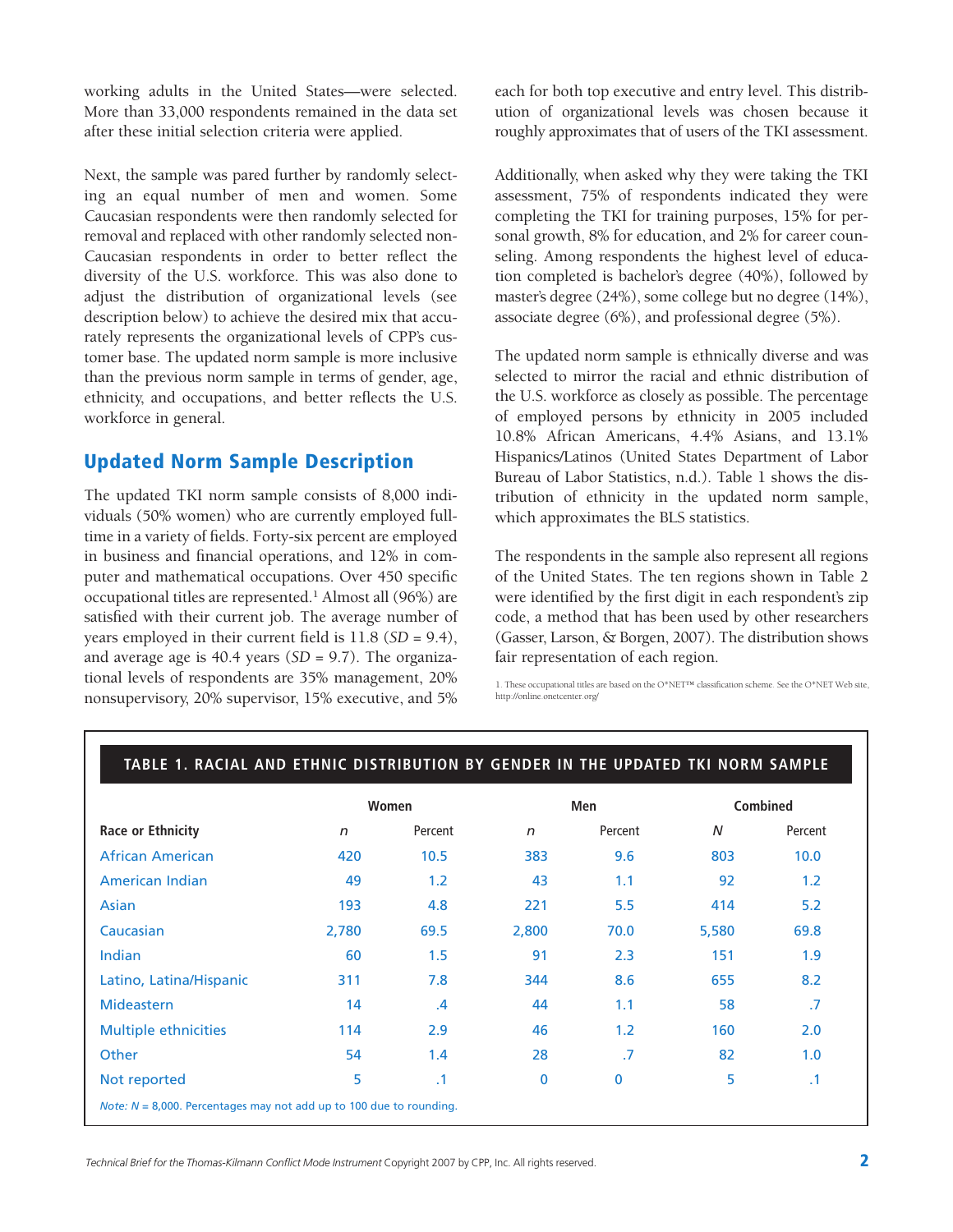| TABLE 2. DISTRIBUTION BY GEOGRAPHICAL REGION IN THE UPDATED TKI NORM SAMPLE |       |         |                                 |  |  |  |  |
|-----------------------------------------------------------------------------|-------|---------|---------------------------------|--|--|--|--|
| Region                                                                      | N     | Percent | <b>States/District Included</b> |  |  |  |  |
| <b>Northeast</b>                                                            | 541   | 7.9     | CT, MA, ME, NH, NJ, RI, VT      |  |  |  |  |
| <b>Greater New York</b>                                                     | 586   | 8.5     | DE, NY, PA                      |  |  |  |  |
| Atlantic                                                                    | 1,065 | 15.5    | DC, MD, NC, SC, VA, WV          |  |  |  |  |
| Southeast                                                                   | 636   | 9.3     | AL, FL, GA, MS, TN              |  |  |  |  |
| <b>Eastern Plains</b>                                                       | 636   | 9.3     | IN, KY, MI, OH                  |  |  |  |  |
| <b>Northern Plains</b>                                                      | 508   | 7.4     | IA, MN, MT, ND, SD, WI          |  |  |  |  |
| <b>Central Plains</b>                                                       | 642   | 9.4     | IL, KS, MS, NE                  |  |  |  |  |
| <b>Southern Plains</b>                                                      | 691   | 10.1    | AR, LA, OK, TX                  |  |  |  |  |
| <b>Rocky Mountains</b>                                                      | 418   | 6.1     | AZ, CO, ID, NM, NV, UT, WY      |  |  |  |  |
| <b>Pacific</b>                                                              | 1,136 | 16.6    | AK, CA, HI, OR, WA              |  |  |  |  |

*Note: N* = 6,859 respondents who provided their zip code. Percentages may not add up to 100 due to rounding.

|                  |            |                      | TABLE 3. TKI RAW SCORES AND PERCENTILES FOR THE UPDATED TKI NORM SAMPLE |            |               |
|------------------|------------|----------------------|-------------------------------------------------------------------------|------------|---------------|
|                  | Competing  | <b>Collaborating</b> | Compromising                                                            | Avoiding   | Accommodating |
| <b>Raw Score</b> | Percentile | Percentile           | Percentile                                                              | Percentile | Percentile    |
| $\Omega$         | 3          | $\Omega$             | 0                                                                       |            | $\Omega$      |
|                  | 10         |                      | 0                                                                       | 2          | 2             |
| 2                | 20         | 3                    |                                                                         | 6          | 7             |
| 3                | 31         | 7                    | 3                                                                       | 12         | 16            |
| 4                | 44         | 15                   |                                                                         | 22         | 30            |
| 5                | 57         | 26                   | 15                                                                      | 34         | 46            |
| 6                | 69         | 41                   | 27                                                                      | 49         | 62            |
|                  | 79         | 58                   | 41                                                                      | 65         | 76            |
| 8                | 87         | 74                   | 58                                                                      | 78         | 87            |
| 9                | 93         | 87                   | 75                                                                      | 88         | 94            |
| 10               | 96         | 95                   | 87                                                                      | 95         | 98            |
| 11               | 98         | 99                   | 95                                                                      | 98         | 100           |
| 12               | 100        | 100                  | 99                                                                      | 100        | 100           |

#### **PERCENTILE RANKS FROM THE UPDATED NORMS**

The original 30 items on the TKI remain the same, as does the manner of scoring. The same method of calculating percentiles was also used.2 However, the percentiles that correspond to the raw scores have shifted slightly in the updated norm sample for some of the modes (see Table 3). Table 4 shows the raw scores whose percentile values fall into the top 25%, middle 50%, and bottom 25% for both the original norms and the updated norms. The updated norms are exactly the same as those from the original norm sample for two of the five modes—avoiding and accommodating. The raw scores

<sup>2.</sup> Percentile values for a given raw score were calculated as the median point (or middle) of the range of cumulative frequency covered by that score. For example, if a raw score of 5 on a given conflict mode<br>had a cumulative frequency of 40% and a 6 had a cumulative frequency of 60%, then a 6 would be seen<br>as covering the rang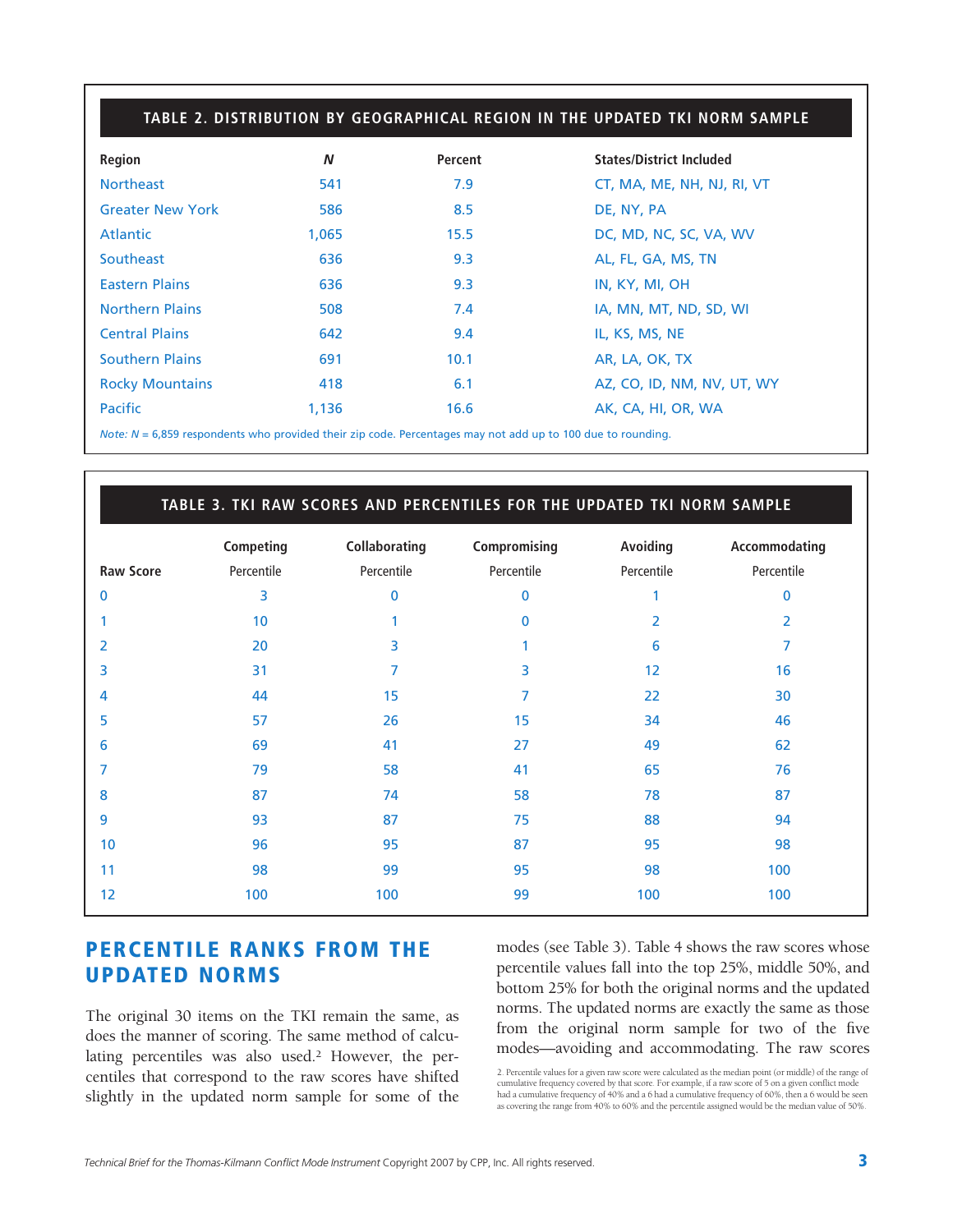| TABLE 4. RAW SCORES AND INTERPRETIVE RANGES FOR ORIGINAL AND UPDATED TKI NORM SAMPLES             |          |                            |          |          |              |           |          |          |               |          |
|---------------------------------------------------------------------------------------------------|----------|----------------------------|----------|----------|--------------|-----------|----------|----------|---------------|----------|
|                                                                                                   |          | Collaborating<br>Competing |          |          | Compromising |           | Avoiding |          | Accommodating |          |
| Range                                                                                             | Original | Updated                    | Original | Updated  | Original     | Updated   | Original | Updated  | Original      | Updated  |
| <b>Top 25%</b>                                                                                    | $8 - 12$ | $7 - 12$                   | $9 - 12$ | $9 - 12$ | $9 - 12$     | $10 - 12$ | $8 - 12$ | $8 - 12$ | $7 - 12$      | $7 - 12$ |
| Middle 50%                                                                                        | $4 - 7$  | $3 - 6$                    | $6 - 8$  | $5 - 8$  | $5 - 8$      | $6 - 9$   | $5 - 7$  | $5 - 7$  | $4 - 6$       | $4 - 6$  |
| Bottom 25%                                                                                        | $0 - 3$  | $0 - 2$                    | $0 - 5$  | $0 - 4$  | $0 - 4$      | $0 - 5$   | $0 - 4$  | $0 - 4$  | $0 - 3$       | $0 - 3$  |
| Note: Shading shows interpretive ranges that differ between the original and updated norm groups. |          |                            |          |          |              |           |          |          |               |          |

and percentiles are nearly the same for collaborating, with one exception. A collaborating raw score of 5 is now in the middle 50% rather than in the bottom 25%.

A broader shift in percentiles and interpretive ranges occurred with the competing and compromising modes. The scores shifted, changing the range of raw scores found in each of the interpretive ranges. For example, the middle 50% for competing originally included raw scores from 4 to 7, whereas the updated range is 3 to 6. Similarly, the middle 50% for compromising originally included raw scores from 5 to 8, and the updated range is 6 to 9. All differences between the original and updated interpretive ranges are highlighted in Table 4. Since these changes are very slight, interpretation will remain much the same. However, longtime users of the TKI should take note of the changes in interpretive ranges and percentiles for the raw scores on competing, collaborating, and compromising.

# **ANALYSES OF CONFLICT MODE DIFFERENCES**

Once the updated norm sample was developed, a series of analyses was conducted to explore any differences in median percentile scores on the modes across different subsamples to ensure that these differences would not significantly alter the interpretation and usage of the TKI assessment for the typical person. To this end a series of univariate analyses of variance (ANOVAs) was calculated using the updated TKI norm sample to explore group differences based on gender, organizational level, level of education, and ethnicity. ANOVAs compare the median percentile scores of two or more groups (e.g., men and women) to determine whether there are statistically significant differences between them (Tabachnick & Fidell, 2001).

Large samples almost always have statistically significant differences, so effect sizes are of particular value here. The updated TKI norm group is indeed very large (*N* =

8,000), thus we rely on effect sizes to demonstrate the practical importance of any statistically significant differences. Cohen (1988) stated that effect sizes of  $\eta^2$  = .0099 are small,  $\eta^2$  = .0588 are medium, and  $\eta^2$  = .1379 are large. All of the ANOVAs shown in Tables 6, 8, 10, and 12 have small effect sizes and thus do not demonstrate practicably significant differences for gender, organizational level, educational level, or ethnicity.

#### **Gender**

The median percentiles for each TKI conflict mode for men and women are shown in Table 5. ANOVAs showed significant gender differences for all of the modes except collaborating (see Table 6). However, given Cohen's guidelines for interpreting differences according to effect sizes, none of the modes shows meaningful differences by gender.

# **Organizational (Hierarchical) Level**

Median percentiles for the five conflict modes are given in Table 7 for each of the organizational levels included in the norm group. Another set of ANOVAs was run to examine mode differences based on organizational levels. The levels included are entry level, nonsupervisory,

| <b>TABLE 5. TKI MODE PERCENTILE MEDIANS</b><br><b>BY GENDER</b> |       |     |  |  |  |  |  |
|-----------------------------------------------------------------|-------|-----|--|--|--|--|--|
| <b>TKI Mode</b>                                                 | Women | Men |  |  |  |  |  |
| Competing                                                       | 44    | 57  |  |  |  |  |  |
| Collaborating                                                   | 58    | 58  |  |  |  |  |  |
| Compromising                                                    | 58    | 41  |  |  |  |  |  |
| Avoiding                                                        | 49    | 49  |  |  |  |  |  |
| Accommodating                                                   | 46    | 46  |  |  |  |  |  |
| <i>Note:</i> Updated TKI norm sample, $N = 8,000$ (50% women).  |       |     |  |  |  |  |  |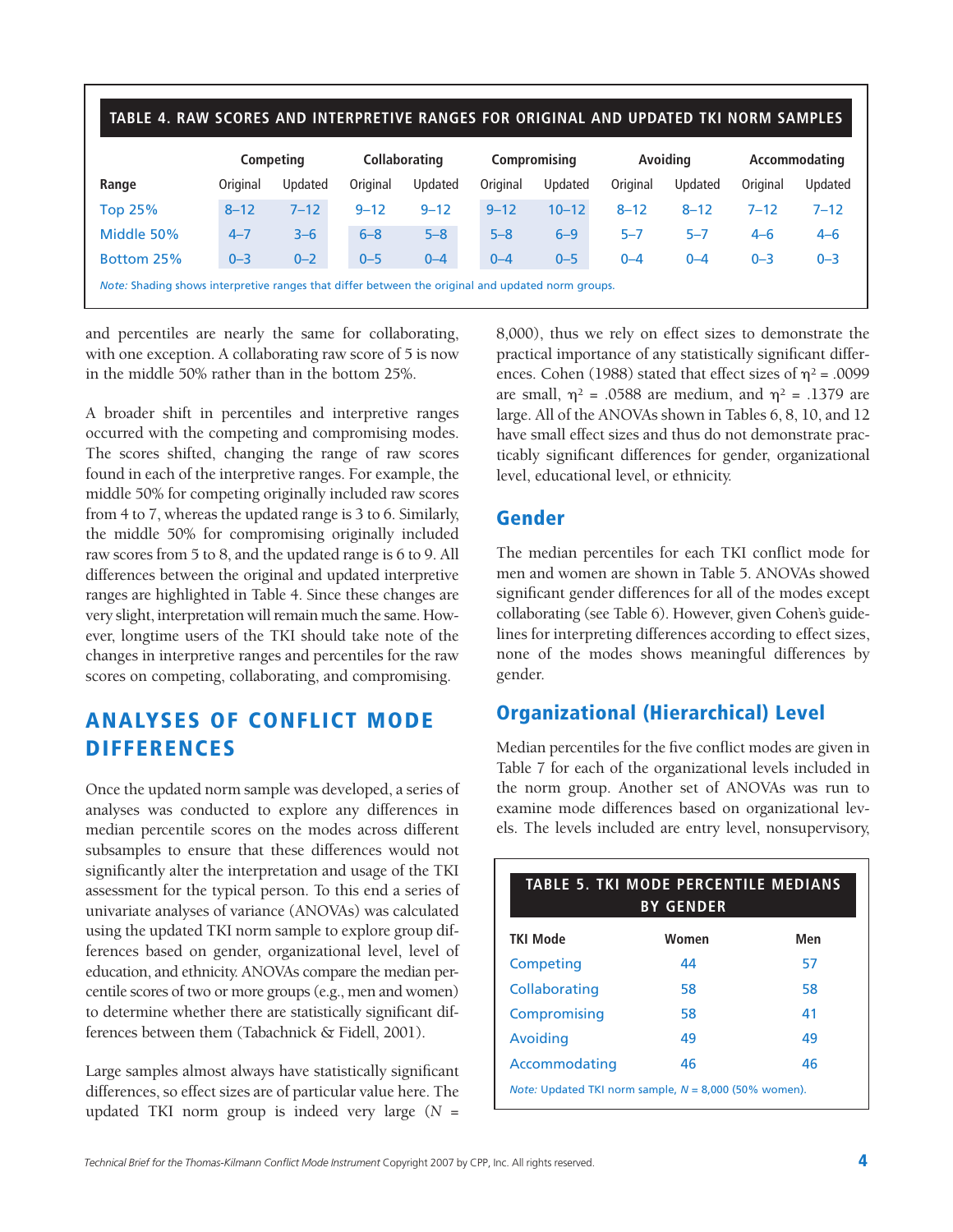#### **TABLE 6. ANOVA SUMMARY FOR THE TKI MODES BY GENDER**

| <b>TKI Mode</b> | Variance<br><b>Sources</b> | Sum of<br>Squares (SS) | Degrees of<br>Freedom ( <i>df</i> ) | Mean<br>Square (MS) | F      | p    | $\eta^2$ |
|-----------------|----------------------------|------------------------|-------------------------------------|---------------------|--------|------|----------|
| Competing       | Gender<br>Error            | 1820.23<br>60742.71    | 7998                                | 1820.23<br>7.59     | 239.67 | .000 | .0076    |
| Collaborating   | Gender<br>Error            | 1.275<br>38835.072     | 7998                                | 1.275<br>4.856      | .263   | .608 | .0000    |
| Compromising    | Gender<br>Error            | 231.540<br>38225.944   | 7998                                | 231.540<br>4.779    | 48.445 | .000 | .0005    |
| Avoiding        | Gender<br>Error            | 162.165<br>47058.114   | 7998                                | 162.165<br>5.884    | 27.562 | .000 | .0005    |
| Accommodating   | Gender<br>Error            | 250.986<br>39730.248   | 7998                                | 250.986<br>4.968    | 50.525 | .000 | .0009    |

#### **TABLE 7. TKI MODE PERCENTILE MEDIANS BY ORGANIZATIONAL LEVEL**

| <b>TKI Mode</b> | <b>Entry Level</b> | <b>Nonsupervisory</b> | <b>Supervisor</b> | <b>Management</b> | <b>Executive</b> | <b>Top Executive</b> |
|-----------------|--------------------|-----------------------|-------------------|-------------------|------------------|----------------------|
| Competing       | 44                 | 44                    | 44                | 57                | 57               | 57                   |
| Collaborating   | 41                 | 41                    | 41                | 58                | 58               | 58                   |
| Compromising    | 41                 | 58                    | 58                | 58                | 58               | 41                   |
| Avoiding        | 57                 | 65                    | 49                | 49                | 34               | 34                   |
| Accommodating   | 62                 | 62                    | 46                | 46                | 46               | 46                   |
|                 |                    |                       |                   |                   |                  |                      |

*Note:* Updated TKI norm sample, *N* = 8,000 (400 entry level; 1,622 nonsupervisory; 1,577 supervisor; 2,812 management; 1,189 executive; 400 top executive).

#### **TABLE 8. ANOVA SUMMARY FOR THE TKI MODES ACROSS ORGANIZATIONAL LEVELS**

| <b>TKI Mode</b> | Variance<br><b>Sources</b>           | Sum of<br>Squares (SS) | Degrees of<br>Freedom ( <i>df</i> ) | Mean<br>Square (MS)  | F      | $\boldsymbol{p}$ | $\eta^2$ |
|-----------------|--------------------------------------|------------------------|-------------------------------------|----------------------|--------|------------------|----------|
| Competing       | <b>Organizational level</b><br>Error | 807.384<br>61755.555   | 5<br>7994                           | 161.477<br>14188.332 | 20.903 | .000             | .0034    |
| Collaborating   | <b>Organizational level</b><br>Error | 565.090<br>38271.257   | 5<br>7994                           | 113.018<br>4.787     | 23.607 | .000             | .0015    |
| Compromising    | <b>Organizational level</b><br>Error | 188.576<br>38268.907   | 5<br>7994                           | 37.715<br>4.787      | 7.878  | .000             | .0004    |
| Avoiding        | <b>Organizational level</b><br>Error | 1289.802<br>45930.477  | 5<br>7994                           | 257.960<br>5.746     | 44.897 | .000             | .0038    |
| Accommodating   | <b>Organizational level</b><br>Error | 309.428<br>39671.806   | 5<br>7994                           | 61.886<br>4.963      | 12.470 | .000             | .0011    |

supervisor, management, executive, and top executive. The results presented here are consistent with a recent These ANOVAs showed significant differences for each study that incorporated both gender and organizational mode, but again, the effect sizes are too small to be mean- level. That study found that women tended to report ingful (see Table 8). lower levels of competing than men, and both men and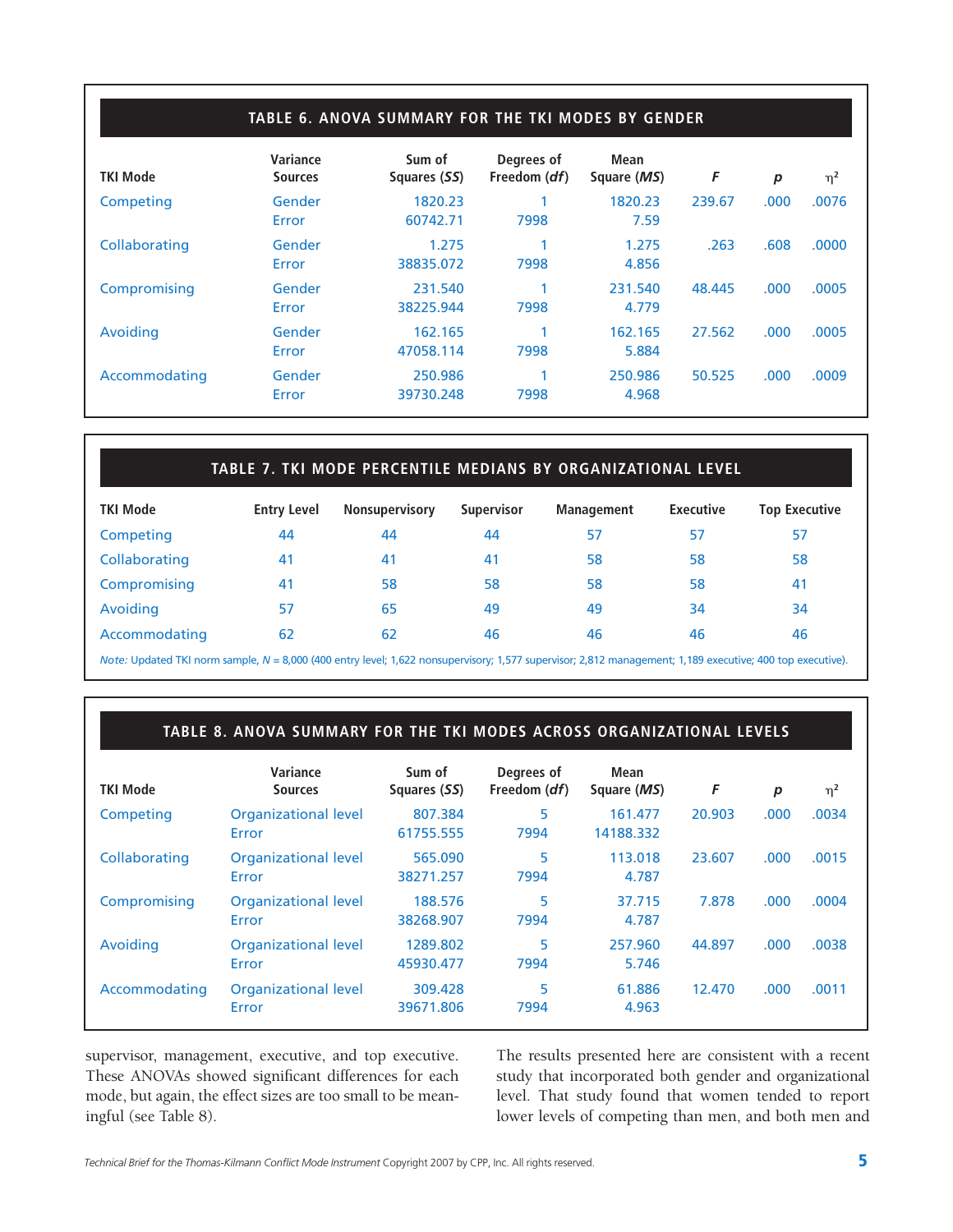#### **TABLE 9. TKI MODE PERCENTILE MEDIANS BY HIGHEST LEVEL OF EDUCATION COMPLETED**

| <b>TKI Mode</b> | <b>High School</b><br>Diploma/<br><b>GED</b> | Trade/<br><b>Technical</b><br><b>Training</b> | Some<br><b>College</b><br>(No Degree) | <b>Associate</b><br><b>Degree</b> | <b>Bachelor's</b><br><b>Degree</b> | Master's<br><b>Dearee</b> | Professional<br>Degree (e.g.,<br>(DDS, JD, MD) PhD, EdD) | <b>Doctorate</b><br>(e.g., |
|-----------------|----------------------------------------------|-----------------------------------------------|---------------------------------------|-----------------------------------|------------------------------------|---------------------------|----------------------------------------------------------|----------------------------|
| Competing       | 44                                           | 44                                            | 44                                    | 44                                | 57                                 | 57                        | 57                                                       | 57                         |
| Collaborating   | 58                                           | 58                                            | 58                                    | 58                                | 58                                 | 58                        | 58                                                       | 58                         |
| Compromising    | 41                                           | 58                                            | 41                                    | 41                                | 58                                 | 58                        | 58                                                       | 58                         |
| Avoiding        | 65                                           | 65                                            | 65                                    | 49                                | 49                                 | 49                        | 49                                                       | 49                         |
| Accommodating   | 46                                           | 62                                            | 46                                    | 46                                | 46                                 | 46                        | 46                                                       | 46                         |

*Note: N* = 7,942 (341 high school diploma/GED; 141 trade/technical training; 1,117 some college [no degree]; 453 associate degree; 3,229 bachelor's degree; 1,935 master's degree; 423 professional degree; and 301 doctorate). Not all respondents reported their educational level.

#### **TABLE 10. ANOVA SUMMARY FOR THE TKI MODES ACROSS EDUCATIONAL LEVELS**

| Variance<br><b>Sources</b>        | Sum of<br>Squares (SS) | Degrees of<br>Freedom (df) | Mean<br>Square (MS) | F      | $\boldsymbol{p}$ | $\eta^2$ |
|-----------------------------------|------------------------|----------------------------|---------------------|--------|------------------|----------|
| <b>Educational level</b><br>Error | 373.985<br>61934.160   | 2<br>7967                  | 186.992<br>7.774    | 24.054 | .000             | .0016    |
| <b>Educational level</b><br>Error | 12.589<br>38726.013    | $\overline{2}$<br>7967     | 6.294<br>4.861      | 1.295  | .274             | .0000    |
| <b>Educational level</b>          | 209.431                | 2                          | 104.716             | 21.923 | .000             | .0004    |
| Error                             | 38054.228              | 7967                       | 4.776               |        |                  |          |
| <b>Educational level</b><br>Error | 854.629<br>46241.253   | 2<br>7967                  | 427.315<br>5.804    | 73.623 | .000             | .0025    |
| <b>Educational level</b><br>Error | 35.784<br>39824.068    | $\overline{2}$<br>7967     | 17.892<br>4.999     | 3.579  | .028             | .0001    |
|                                   |                        |                            |                     |        |                  |          |

higher than bachelor's degree.

women at higher organizational levels more often used assertive modes (competing and collaborating) and less often used unassertive modes (avoiding and accommodating; Thomas, Merriam, Schaubhut, Donnay, & Thomas, 2006). While that study examined mean differences in raw scores, the present study showed that for the updated TKI norm sample, no meaningful differences existed between groups in median percentile scores, as demonstrated by small effect sizes ( $\eta^2$  = .0099).

#### **Level of Education**

Median percentiles for each TKI conflict mode for the different levels of education are shown in Table 9. To examine TKI mode differences based on educational level, three groups were created from the updated TKI norm sample, based on highest level of education completed. The three groups were as follows: completed less than a bachelor's degree, completed a bachelor's degree, and completed a degree higher than a bachelor's degree. Results indicated significant differences between the educational groups on competing, compromising, avoiding, and accommodating (see Table 10). Again, however, these differences are relatively insignificant, as shown by the small effect sizes ( $\eta^2$  = .0099).

## **Ethnicity**

Another important issue when using the TKI or similar assessments in employment settings is whether they are valid for use with different populations, such as those from diverse ethnic groups. Median percentiles on each conflict mode for four ethnic groups are presented in Table 11. Table 12 shows significant differences on com-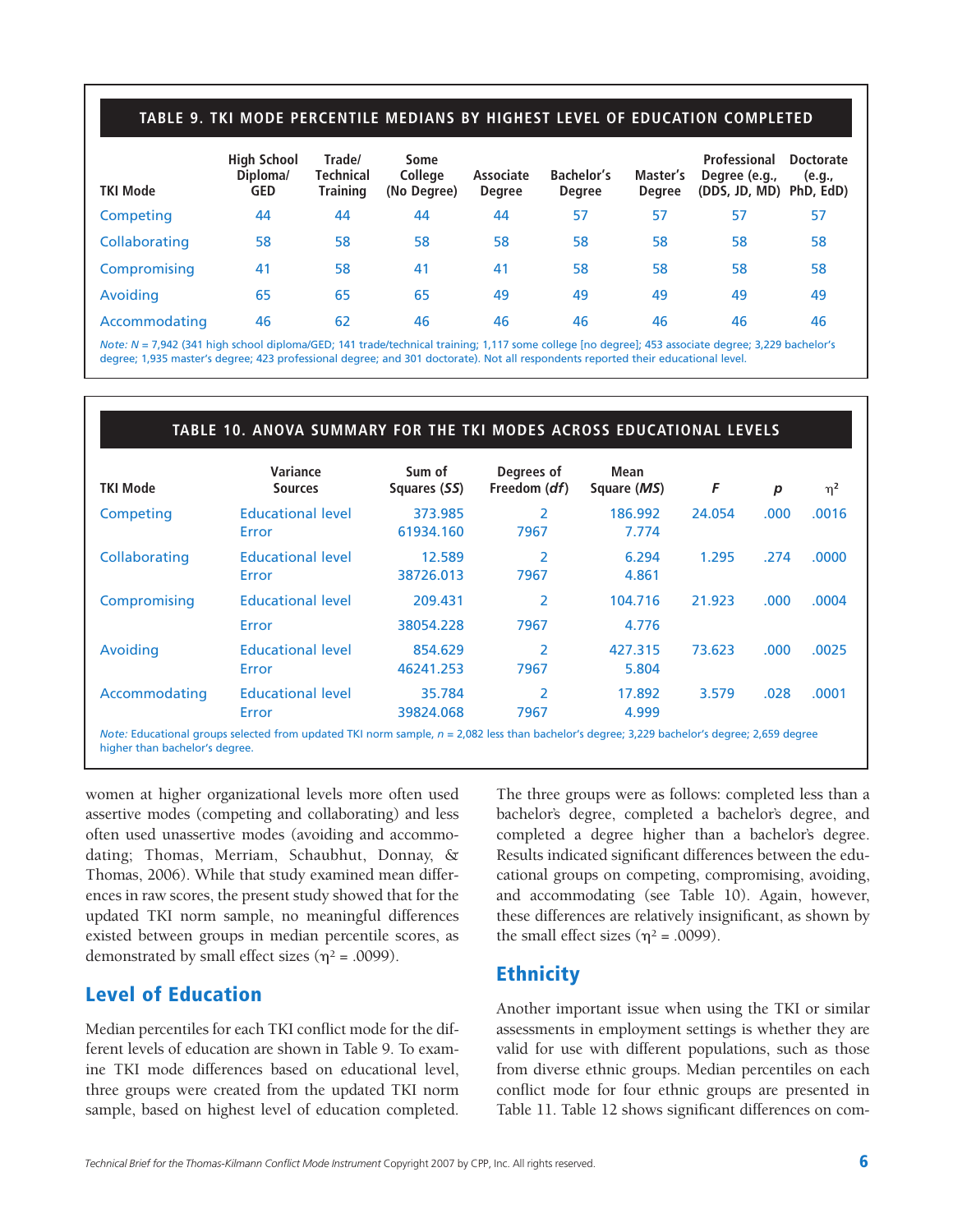| <b>TABLE 11. TKI MODE PERCENTILE MEDIANS</b><br><b>BY ETHNICITY</b>                                                                                             |                            |       |           |                                       |  |  |  |  |
|-----------------------------------------------------------------------------------------------------------------------------------------------------------------|----------------------------|-------|-----------|---------------------------------------|--|--|--|--|
| TKI Mode                                                                                                                                                        | <b>African</b><br>American | Asian | Caucasian | Latino.<br>Latina/<br><b>Hispanic</b> |  |  |  |  |
| Competing                                                                                                                                                       | 44                         | 44    | 57        | 57                                    |  |  |  |  |
| Collaborating                                                                                                                                                   | 41                         | 41    | 58        | 41                                    |  |  |  |  |
| Compromising                                                                                                                                                    | 58                         | 41    | 41        | 58                                    |  |  |  |  |
| Avoiding                                                                                                                                                        | 65                         | 65    | 49        | 49                                    |  |  |  |  |
| Accommodating                                                                                                                                                   | 46                         | 62    | 46        | 46                                    |  |  |  |  |
| Note: Ethnic groups selected from updated TKI norm sample,<br>$n = 803$ African Americans; 414 Asians; 5,580 Caucasians; and<br>655 Latinos, Latinas/Hispanics. |                            |       |           |                                       |  |  |  |  |

peting, avoiding, and accommodating among the four ethnic groups studied—African Americans; Asians; Caucasians; and Latinos, Latinas/Hispanics. However, the small effect sizes ( $\eta^2$  = .0099) demonstrate that the differences are too small to be practicably meaningful.

# **INTERPRETATION AND REPORTING OF TKI RESULTS**

When first introduced to clients, the conflict-handling modes are listed in a sequence that follows the illustration in the "Five Conflict-Handling Modes" section of the self-scorable booklet and online report. That sequence is competing, collaborating, compromising, avoiding, and accommodating (see Figure 1). TKI results are graphed by the client in the self-scorable booklet or are printed as a personalized Profile & Interpretive Report for individuals who respond to the TKI items online via the SkillsOne Web site.

Both formats provide interpretive information on the uses of each conflict mode as well as questions to consider about possible overuse or underuse of the conflict modes. The online report customizes interpretive content in two ways. First, it presents client results in rank order, from top conflict mode to least-used conflict mode. Second, it provides additional information on typical characteristics and contributions of people who score highest on the client's top conflict mode.

Because conflict-handling modes are presented in the online report in the client's rank order, a tiebreaker rule is necessary. The ranking is by percentiles—a comparison of the client's results with the updated norm group's—and if two percentiles are tied, the tie is broken using a reverse social desirability sort. For example, avoiding ranks higher than collaborating, since collaborating is the more socially approved behavior. The tiebreaker sort is as follows:

- Avoiding
- Accommodating
- Competing
- Compromising
- Collaborating

In the case of a tied percentile result on the top two conflict modes, the online report provides additional information on typical characteristics and contributions of people who score highest on the client's top *two* conflict modes (resulting in a somewhat longer printed report). It is possible but not likely that the client's results show a three-way tie in conflict modes. Out of over 6,000 cases

|                 | TABLE 12. ANOVA SUMMARY FOR THE TKI MODES ACROSS FOUR ETHNIC GROUPS |                        |                                     |                     |        |                  |          |  |  |
|-----------------|---------------------------------------------------------------------|------------------------|-------------------------------------|---------------------|--------|------------------|----------|--|--|
| <b>TKI Mode</b> | Variance<br><b>Sources</b>                                          | Sum of<br>Squares (SS) | Degrees of<br>Freedom ( <i>df</i> ) | Mean<br>Square (MS) | F      | $\boldsymbol{p}$ | $\eta^2$ |  |  |
| Competing       | Ethnic group<br>Error                                               | 291.131<br>58053.489   | 3<br>7448                           | 97.044<br>7.795     | 12.450 | .000             | .0013    |  |  |
| Collaborating   | <b>Ethnic group</b><br>Error                                        | 30.504<br>36288.045    | 3<br>7448                           | 10.168<br>4.872     | 2.087  | .100             | .0001    |  |  |
| Compromising    | Ethnic group<br>Error                                               | 22.314<br>35948.563    | 3<br>7448                           | 7.438<br>4.827      | 1.541  | .202             | .0000    |  |  |
| Avoiding        | Ethnic group<br>Error                                               | 338.301<br>43677.612   | 3<br>7448                           | 112.767<br>5.864    | 19.229 | .000             | .0011    |  |  |
| Accommodating   | Ethnic group<br>Error                                               | 46.508<br>37215.643    | 3<br>7448                           | 15.503<br>4.997     | 3.103  | .026             | .0002    |  |  |

*Technical Brief for the Thomas-Kilmann Conflict Mode Instrument* Copyright 2007 by CPP, Inc. All rights reserved. **7**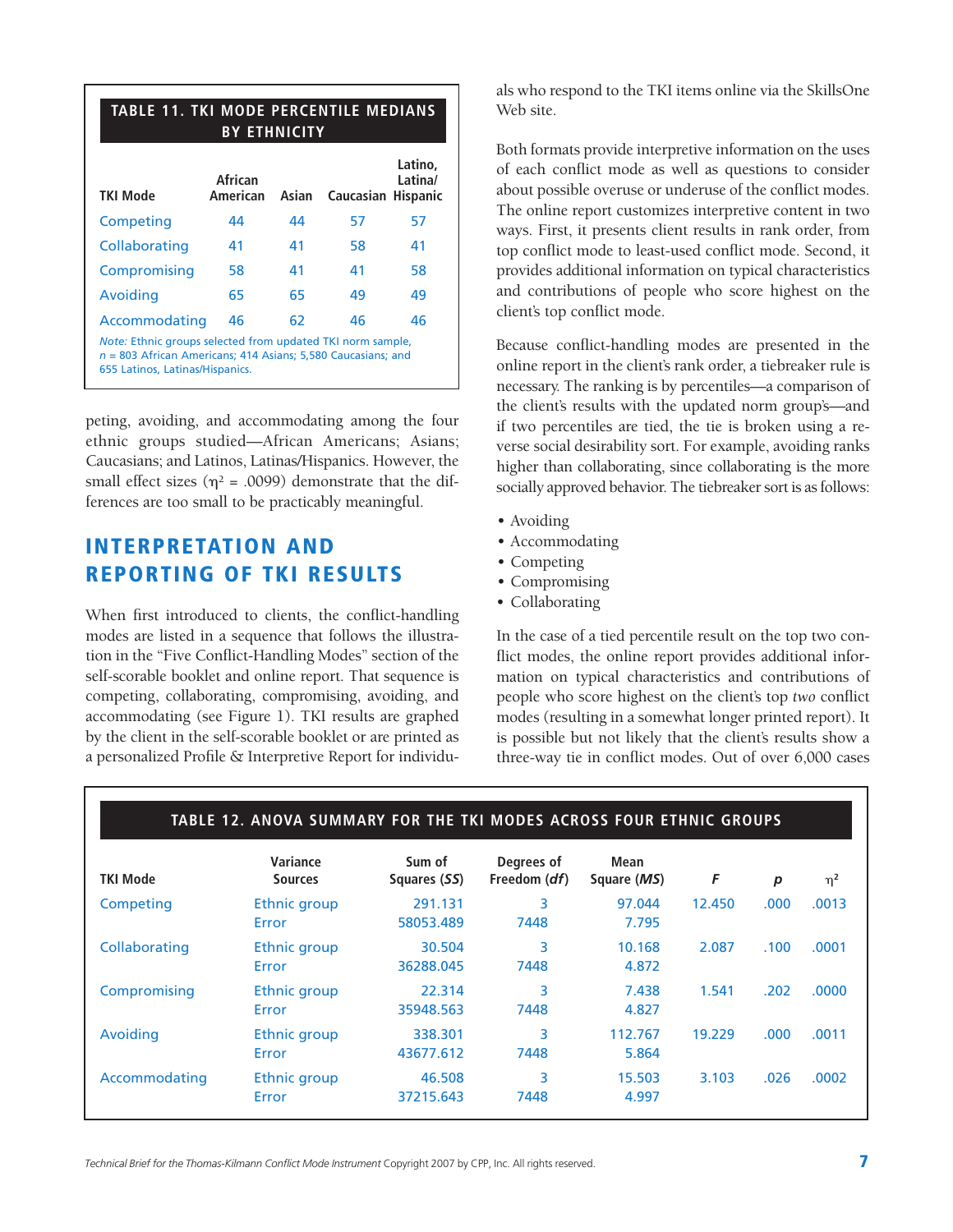

**Figure 1. Dimensions and Conflict-Handling Modes for the TKI Assessment** 

in a portion of the publisher's database, fewer than 15, or less than 0.05%, had a three-way tie. In the rare instances in which the percentiles on the top three conflict-handling modes are tied, the tiebreaker rule above applies. The online report provides the extra detailed information on the top two conflict modes as determined by the tiebreaker.

Both the online report and self-scorable booklet group clients' percentile scores into three ranges. Percentile scores of 0 to 25 are considered low, percentile scores of 26 to 75 inclusive are considered medium, and percentile scores of 76 to 100 are considered high. A score of 75 (possible only on the compromising scale) is considered medium for interpretation purposes. The high-medium-low labels are meant to give clients an easy way to understand how their use of conflict modes compares with others' use of the modes. Note that a client's top conflict-handling mode may fall in either the high or medium range.

Clients seeking more information about conflict styles may be referred to the booklet *Introduction to Conflict Management* (Thomas, 2002). When the TKI is being used as part of team building, a useful booklet is *Introduction to Conflict and Teams* (Thomas & Thomas, 2004).

# **USES OF THE TKI ASSESSMENT**

Many researchers have studied the TKI on a wide range of topics, including its validity (Ben-Yoav & Banai, 1992; Van de Vliert & Kabanoff, 1990), relationship with the

*Myers-Briggs Type Indicator®* (MBTI®) assessment (Johnson, 1997; Percival, Smitheram, & Kelly, 1992), political party affiliation differences (Nelson & Lubin, 1991), gender differences (Shockley-Zalabak & Morley, 1984b; Brahnam, Margavio, Hignite, Barrier, & Chin, 2005), behavioral patterns (Volkema & Bergmann, 1995), and relationship with organizational communication styles (Morley & Shockley-Zalabak, 1986).

Use of the TKI's conflict modes has also been examined in a number of different occupational samples. Mills, Robey, & Smith (1985) found relationships between the TKI and the MBTI assessment in a sample of project managers. Specifically, Judging was related to a preference for compromising, and Extraversion was related to a preference for collaboration. A study of legislators failed to find significant differences between political parties (Nelson & Lubin, 1991). Another study found that women in information systems were more likely than men to employ the collaborating conflict mode (Brahnam et al., 2005). Other research has shown that nurses tend to use only one or two conflict modes and focus primarily on compromising (Hendel, Fish, & Galon, 2005) or avoiding and compromising (Valentine, 2001).

The TKI's conflict modes have also been researched in conjunction with a number of other organizationally relevant concepts. Shockley-Zalabak and Morley (1984a) found relationships between communication apprehension and preferences for conflict modes. In particular, they found that people with high communication apprehension are less likely to prefer assertive conflict styles. Shell (2001) developed thumbnail sketches to describe typical bargaining behaviors for those with a very strong or a very weak preference for each of the five conflict modes. A study of nurses showed that transformational leadership significantly affected which conflict mode was chosen (Hendel et al., 2005). A 2002 study by Jordan and Troth found that people with high emotional intelligence preferred the collaborating conflict mode when facing conflict. Studies like these empirically demonstrate the TKI's utility in organizational settings for a variety of applications beyond conflict management per se, including communication and negotiation.

## **CONCLUSION**

For more than 30 years organizations and individuals have used the *Thomas-Kilmann Conflict Mode Instrument*  to manage conflict, aid in individual and team development, coach employees, and train leaders. This technical brief provides a description of the development of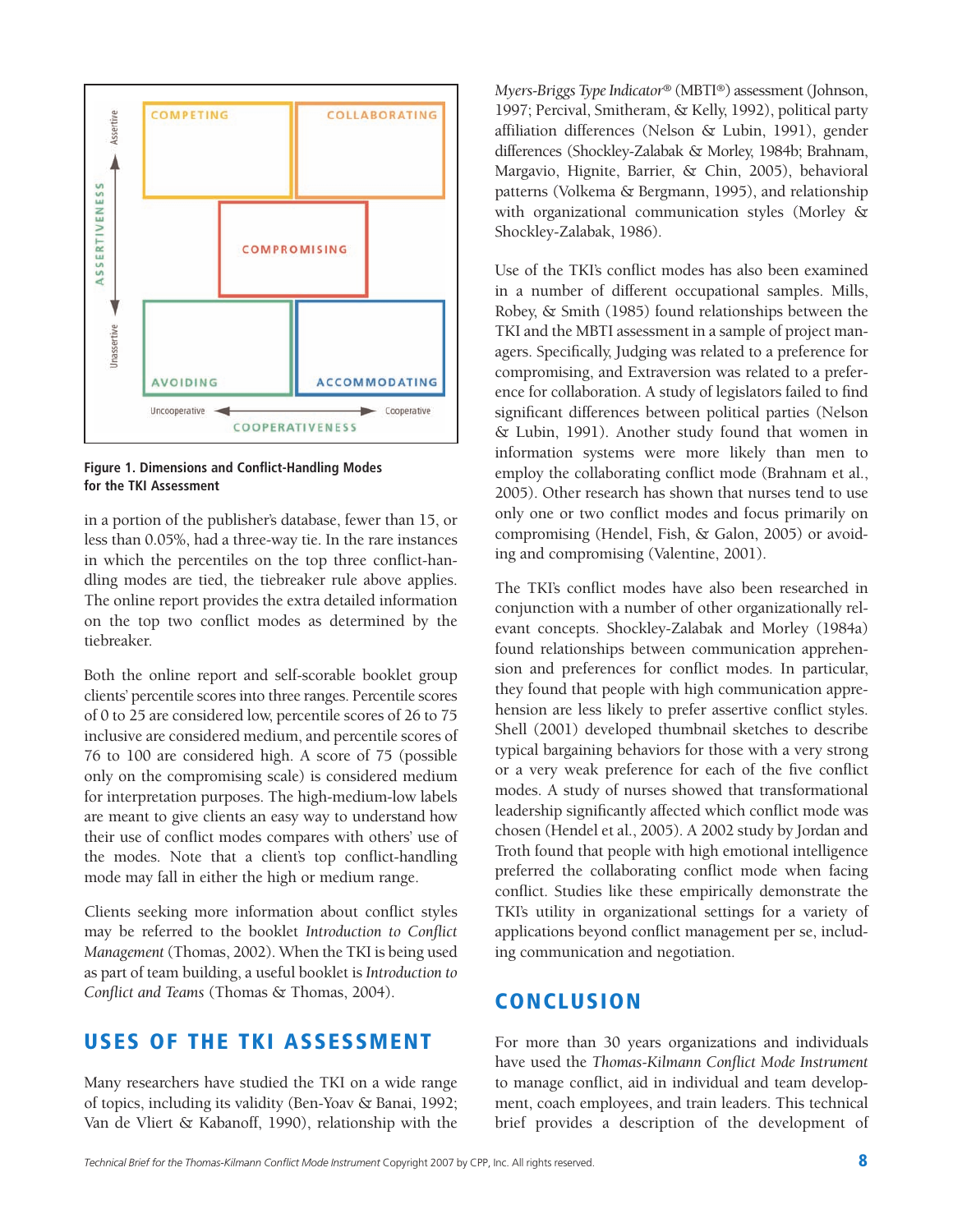updated norms for this widely used assessment and shows that the TKI can provide a variety of insights into organizations, as well as being a useful tool for organizational conflict interventions.

The analyses reported show that the TKI has stood the test of time quite well. The renorming resulted in minimal changes to the underlying percentiles for each of the conflict modes from the original norm group to the updated larger and more diverse norm group. This suggests that the changes to the percentiles and the norm sample should have a minimal impact on professionals who make use of this versatile and stable assessment. The TKI norms are applicable across age, ethnic groups, and gender, and work well at many organizational levels and across a broad range of occupational categories.

The revised percentiles for each of the conflict-handling modes changed only slightly, with the noticeable changes occurring in the competing and compromising modes. Compared to the original norm sample, the updated norm sample has somewhat lower raw scores on these two modes, so that slightly lower raw scores on competing or compromising are now assigned to a higher interpretive range. This slight shift is likely due to simply having more accurate estimates of the distribution of the modes in the larger, more diverse norm sample, and not due to changes in the usage of the modes over time. Had there been fundamental changes in how people prefer to deal with conflict, it is likely that there would have been larger changes across the entire set of modes and not the slight shifts seen here.

The updated norm sample upon which the revised percentiles were developed now encompasses a diverse, more representative group of individuals. Initial analyses on this sample indicate that differences on median TKI scores between men and women, as well as between different ethnic groups, organizational levels, and educational levels, are negligible in terms of practical importance. Based on the newly updated norm sample, the TKI may be used with confidence to successfully aid conflict management in organizational and educational settings among people from diverse groups.

# **REFERENCES**

Ben-Yoav, O., & Banai, M. (1992). Measuring conflict management styles: A comparison between the MODE and ROCI-II instruments using self and peer ratings. *International Journal of Conflict Management, 3*(3), 237–247.

- Brahnam, S. D., Margavio, T. M., Hignite, M. A., Barrier, T. B., & Chin, J. M. (2005). A gender-based categorization for conflict resolution. *Journal of Management Development, 24*(3), 197–208.
- Cohen, J. (1988). *Statistical power for the behavioral sciences*  (2nd ed.). Hillsdale, NJ: Lawrence Erlbaum Associates, Publishers.
- Gasser, C. E., Larson, L. M., & Borgen, F. H. (2007). Concurrent validity of the 2005 Strong Interest Inventory®: An examination of gender and major field of study. *Journal of Career Assessment, 15*(23), 23–43.
- Hendel, T., Fish, M., & Galon, V. (2005). Leadership style and choice of strategy in conflict management among Israeli nurse managers in general hospitals. *Journal of Nursing Management, 13*(2), 137–146.
- Huszczo, G. E. (1996). *Tools for team excellence.* Mountain View, CA: Davies-Black Publishing.
- Johnson, A. K. (1997). Conflict-handling intentions and the MBTI®: A construct validity study. *Journal of Psychological Type, 43,* 29–39.
- Jordan, P. J., & Troth, A. C. (2002). Emotional intelligence and conflict resolution: Implications for human resource development. A*dvances in Developing Human Resources, 4*(1), 62–79.
- Kilmann, R. H., & Thomas, K. W. (1977). Developing a forced-choice measure of conflict-handling behavior: The "mode" instrument. *Educational and Psychological Measurement, 37*(2), 309–325.
- Marquardt, M. J., & Horvath, L. (2001). *Global teams.*  Mountain View, CA: Davies-Black Publishing.
- Mills, J., Robey, D., & Smith, L. (1985). Conflict-handling and personality dimensions of project-management personnel. *Psychological Reports, 57*(3), 1135–1143.
- Morley, D. D., & Shockley-Zalabak, P. (1986). Conflict avoiders and compromisers: Toward an understanding of their organizational communication style. *Group & Organization Studies, 11*(4), 387–402.
- Nelson, D. T., & Lubin, B. (1991). Performance of state legislators on the Conflict Mode Instrument. *Organization Development Journal, 9*(1), 79–80.
- Parker, G. M. (1996). *Team players and teamwork.* San Francisco: Jossey-Bass.
- Percival, T. Q., Smitheram, V., & Kelly, M. (1992). Myers-Briggs Type Indicator® and conflict-handling intention: An interactive approach. *Journal of Psychological Type, 23,* 10–16.
- Shell, G. R. (2001). Bargaining styles and negotiation: The Thomas-Kilmann Conflict Mode Instrument in negotiation training. *Negotiation Journal, 17*(2), 155–174.
- Shockley-Zalabak, P. S., & Morley, D. D. (1984a). An exploratory study of relationships between preferences for conflict styles and communication apprehension. J*ournal of Language and Social Psychology, 3*(3), 213–218.
- Shockley-Zalabak, P. S., & Morley, D. D. (1984b). Sex differences in conflict style preferences. *Communication Research Reports, 1*(1), 28–32.